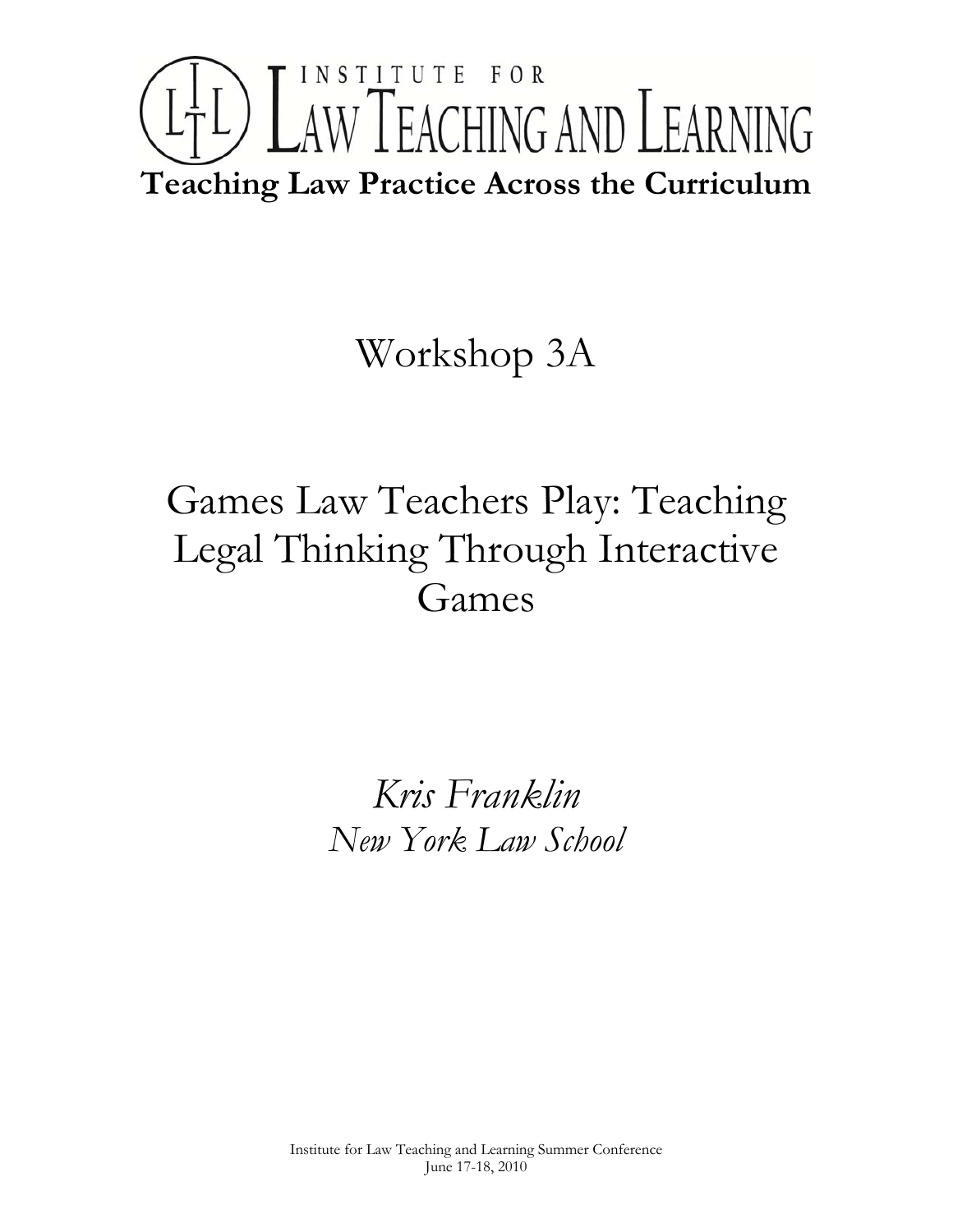### Design Tips for Interactive Teaching Games

#### **Why use games?**

- Makes learning more experiential and creative.
- Can draw students' attention to parts of legal thinking that they might otherwise gloss over.
- Breaks up glasses and keeps them energized.
- Enjoyable competition can motivate students and create the kind of "functional stress: that activates learning rather than interfering with it.
- You'll have fun! (If you do it right, the students will, too. But frankly, either objective is good in my book.)

#### **How to create or adapt games for your class:**

- 1. *Define your objectives* 
	- $\triangleright$  Try to take the focus a bit away from the substance of what you need to cover if your games are well-crafted your students will develop expertise with the subject matter in the natural course of playing with it. Instead, concentrate on what it is that the students need to *do*.
	- $\triangleright$  Break down the skills your students will need into their smallest component parts. That is, articulate for yourself each step your students need to follow in reading, thinking, analyzing legal material, interacting with clients, etc. Which ones do students get stuck on, or which ones are so invisible that students may not even realize that they are important? *These* are the ones your game should focus on.
	- $\triangleright$  Go micro. Trying to design a game to teach students "how to prepare for oral argument" will probably not be as successful as game focusing on "articulating the sorts of questions a judge might ask regarding the law cited in the students' briefs."

#### 2. *Build your games backwards*

 $\triangleright$  Consider what your students' work would look like if they had already learned what you were attempting to teach them. From there, build an exercise that will allow students, individually or in groups, to build what you're looking for as they try to outdo one another.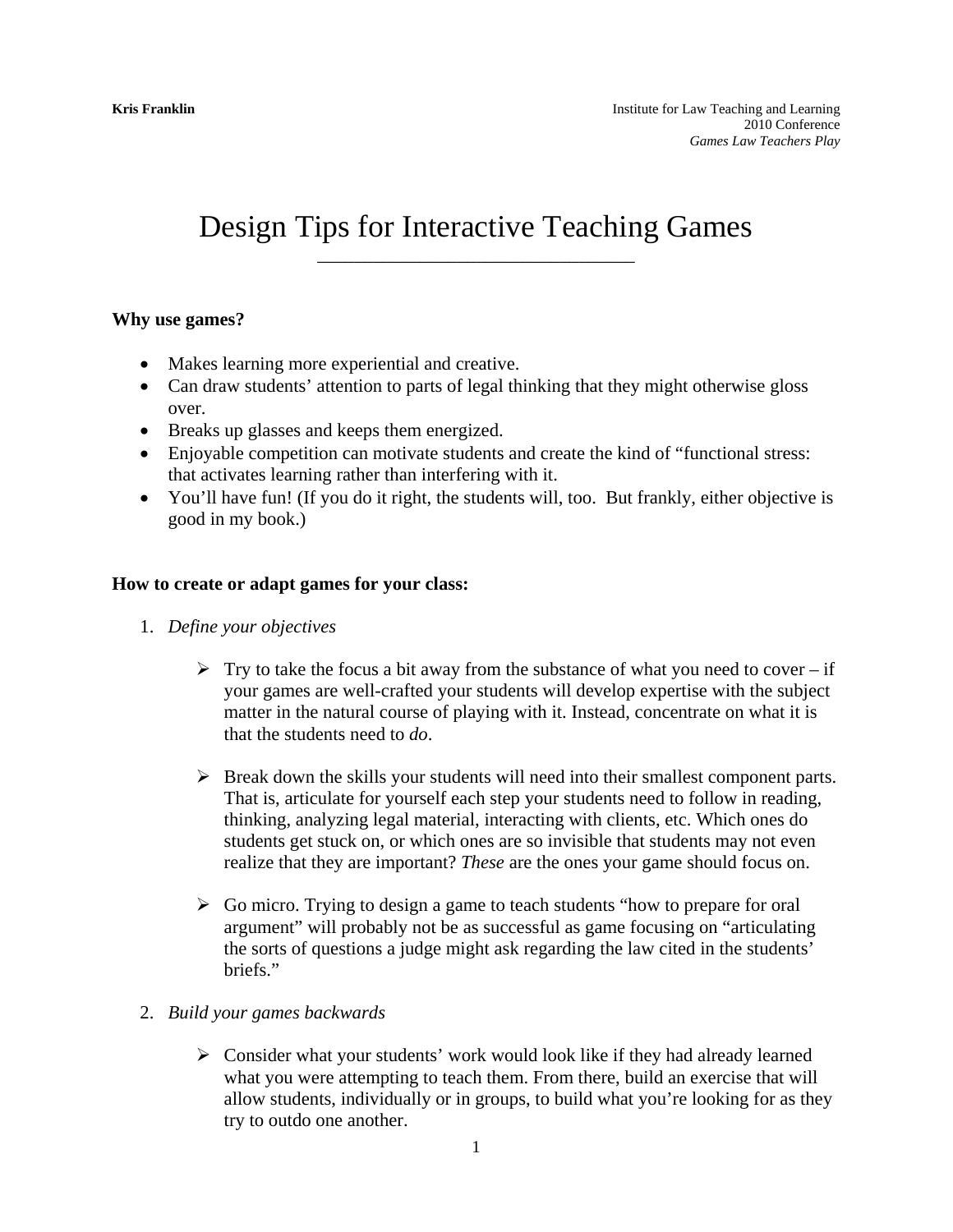- $\blacktriangleright$  Have the game itself rehearse and model good legal skills. *E.g.*, If you wanted to introduce students to the complexities of doing initial client interviews, it might be helpful to have teams compete to list as many things as possible that could (realistically) go wrong in the interaction. Determining the winner of such a game would inevitably lead to a class discussion of how a lawyer can minimize problematic interactions with clients, and intervene appropriately when they occur. But just by playing the game students would be likely to foresee, and perhaps head off, problems they might not otherwise have considered.
- 3. *Pay careful attention to the way you score your games*
	- $\triangleright$  Don't be afraid to use competition to your advantage. Done in a lighthearted way it can spur student to do their best work, and will often allow them to enjoy the experience more.
	- $\triangleright$  Try to a scoring or reward system that will allow you to comment on the work students are doing as your game progresses, so that they can continually improve their efforts. The conversations (and debates!) about scoring will often teach more than the experience of playing the game itself.
	- $\triangleright$  Consider using fellow students as judges. They are often very astute about what constitutes a good effort and will almost always be harsher than you. You can always, disagree, overrule, or explain and amplify their decisions.
- 4. *Debrief thoroughly*

Even if the students seem to have understood intuitively what messages your games were conveying, it will still be important to explain explicitly what you were after, and exactly why the strongest parts of their work successes. Articulate for the students (or better yet, find ways to increase their scores if *they* can articulate) exactly why something is worth points or not, so that they can better regulate their own learning.

5. *Give good prizes*

For different class games and competitions I've used all of the following:

- o Dinner at my house for the winning team(s)
- o Course summaries/supplements that I had in my office
- o Coffee shop gift cards
- o Candy
- o One or a few bonus points on an upcoming graded exercise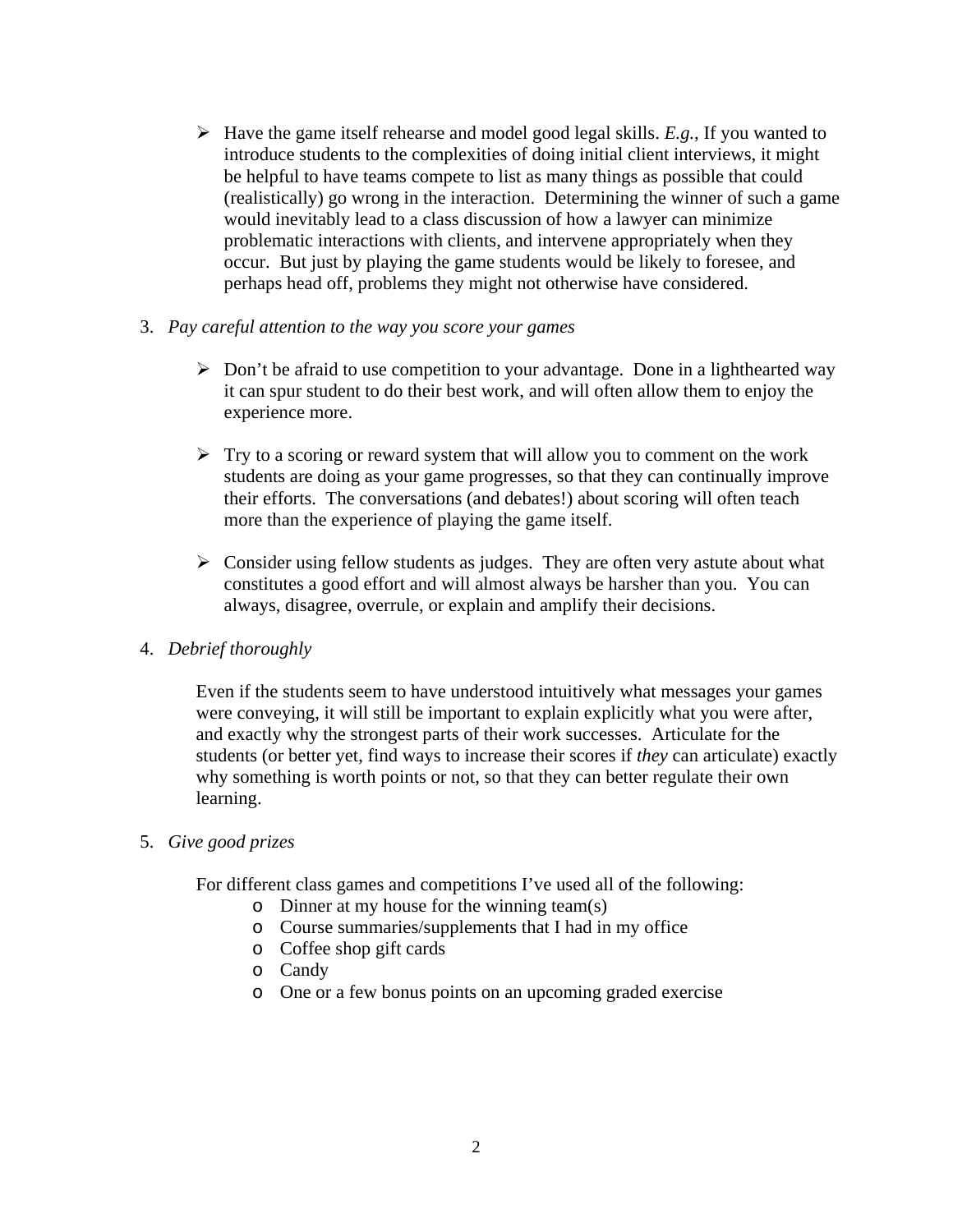Spring 2010 Franklin

### **Sample Succession Question**

Ida Ciccione, a 79-year-old retiree, came to your law office yesterday hoping that you could prevent her from being evicted from the apartment she has lived in for 13 years.

When Ms. Ciccione's husband died in 1993 she began spending more and more time with her lifelong friend, Thelma Brogden, who was also a widow. To encourage her to "get on with her life," Brogden took the grieving Ciccione to Atlantic City on the second anniversary of her husband's death. There, the two had so much fun that they decided to travel together more often.

To make their plan financially viable the two decided to pool some of their financial resources and "laugh their way through old age." Ciccione sold her house and promptly moved into Brogden's rent-controlled apartment on  $79<sup>th</sup>$  street. Half of the proceeds from the sale of Ciccione's house went into a trust for her own children, and the other half was deposited into a bank account that the she opened up to pay for her household expenses and trips with Brogden.

Thereafter, the two were inseparable – referring to one another as "sisters by choice," they hiked in the desert southwest, gambled at Foxwoods, and visited each other's families in Virginia.

Brogden died quite suddenly last month, leaving three adult children and no will. Brogden's landlord has told Ciccione that she has no right to remain in the apartment, and that he would seek to evict her unless she moved out voluntarily.

Draft a memo assessing our likelihood of success if we defend Ciccione in the upcoming holdover proceeding.